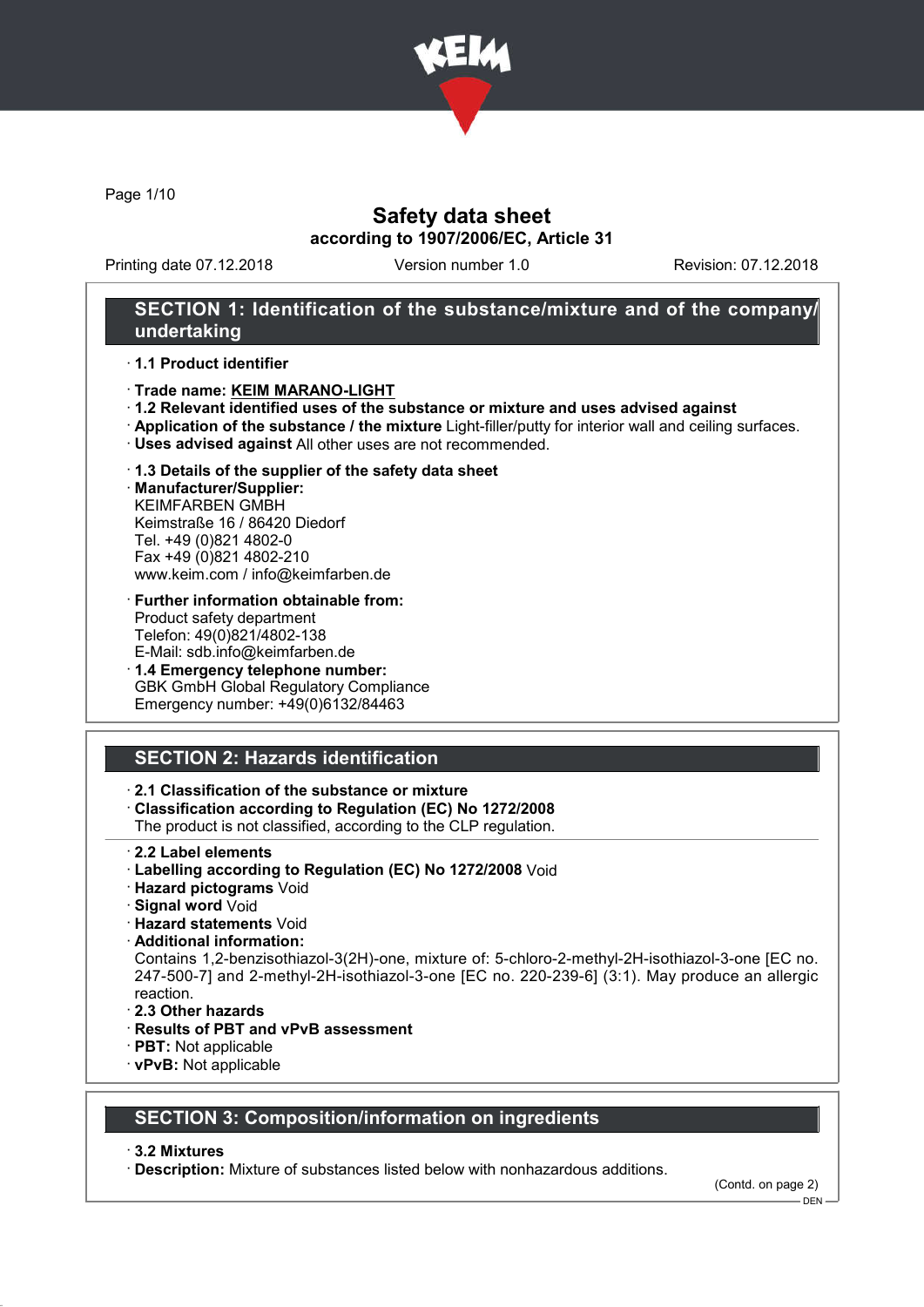

Page 2/10

# Safety data sheet according to 1907/2006/EC, Article 31

Printing date 07.12.2018 Version number 1.0 Revision: 07.12.2018

#### Trade name: KEIM MARANO-LIGHT

| CAS: 55965-84-9                     | mixture of: 5-chloro-2-methyl-2H-isothiazol-3-one [EC no.  <br>Index number: 613-167-00-5 $247-500-7$ and 2-methyl-2H-isothiazol-3-one [EC no.                                                         | $< 0.0015\%$ |
|-------------------------------------|--------------------------------------------------------------------------------------------------------------------------------------------------------------------------------------------------------|--------------|
|                                     | $220 - 239 - 6$ ] (3:1)                                                                                                                                                                                |              |
|                                     | Acute Tox. 3, H301; Acute Tox. 3, H311; Acute Tox.<br>3, H331; Skin Corr. 1B, H314; Aquatic Acute 1,<br>H400; Aquatic Chronic 1, H410; $\langle \cdot \rangle$ Skin Sens. 1, H317                      |              |
| CAS: 2634-33-5<br>EINECS: 220-120-9 | 1,2-benzisothiazol-3(2H)-one                                                                                                                                                                           | $< 0.05\%$   |
|                                     | Eye Dam. 1, H318; $\circledast$ Aquatic Acute 1, H400; Aquatic<br>Index number: 613-088-00-6   Chronic 2, H411; $\langle \cdot \rangle$ Acute Tox. 4, H302; Skin Irrit. 2,<br>H315; Skin Sens. 1, H317 |              |

## SECTION 4: First aid measures

- 
- · 4.1 Description of first aid measures · General information:
- Seek medical treatment in case of complaints.
- When seeing the doctor we suggest to present this safety data sheet.
- · After inhalation: Supply fresh air; consult doctor in case of complaints.
- · After skin contact:
- Immediately wash with water and soap and rinse thoroughly.
- Do not use solvents or thinners.
- If skin irritation continues, consult a doctor.
- · After eye contact:
- Rinse opened eye for several minutes under running water. Then consult a doctor.
- · After swallowing:
- Rinse mouth and throat well with water.
- Do not induce vomiting; call for medical help immediately.
- · 4.2 Most important symptoms and effects, both acute and delayed No further relevant information available.
- · 4.3 Indication of any immediate medical attention and special treatment needed No further relevant information available.

# SECTION 5: Firefighting measures

· 5.1 Extinguishing media · Suitable extinguishing agents: Water haze, extinguishing powder, alcohol resistant foam, CO2, sand. · 5.2 Special hazards arising from the substance or mixture In case of fire, the following can be released: carbon oxide (COx) · 5.3 Advice for firefighters · Protective equipment: Wear self-contained respiratory protective device.

(Contd. on page 3)  $-$  DEN -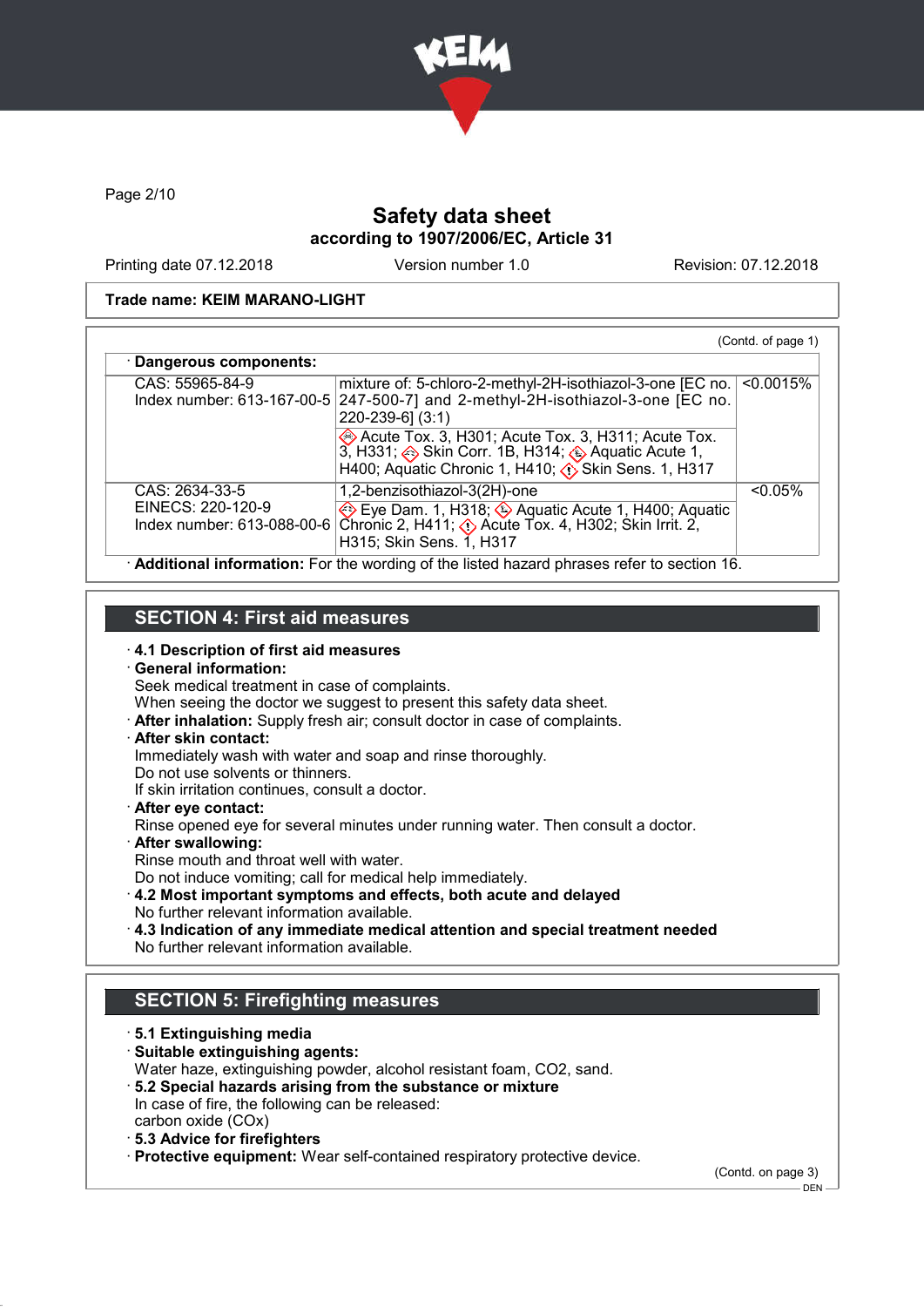

Page 3/10

## Safety data sheet according to 1907/2006/EC, Article 31

Printing date 07.12.2018 Version number 1.0 Revision: 07.12.2018

(Contd. of page 2)

#### Trade name: KEIM MARANO-LIGHT

#### · Additional information

In case of fire do not breathe smoke, fumes and vapours.

Dispose of fire debris and contaminated fire fighting water in accordance with official regulations.

## SECTION 6: Accidental release measures

- · 6.1 Personal precautions, protective equipment and emergency procedures Avoid contact with skin and eyes. Respect the protection rules (see section 7 a. 8). Product forms slippery surface when combined with water. · 6.2 Environmental precautions: Do not allow product to reach soil, sewage system or any water course.
- Follow local governmental rules and regulations. · 6.3 Methods and material for containment and cleaning up:
- Danger of slipping! Close drainages (Risk of blocking) Pick up mechanically. Dispose of the material collected according to regulations. Clear contaminated areas thoroughly. 6.4 Reference to other sections
- See Section 7 for information on safe handling. See Section 8 for information on personal protection equipment. See Section 13 for disposal information.

# SECTION 7: Handling and storage

· 7.1 Precautions for safe handling Avoid contact with skin and eyes. Keep receptacles tightly sealed. Ensure good ventilation/exhaustion at the workplace. See item 8 (8.2) for information about suitable protective equipment and technical precautions. Respect the protection rules. Information about fire - and explosion protection: The product is not flammable. No special measures required. · 7.2 Conditions for safe storage, including any incompatibilities · Storage: · Requirements to be met by storerooms and receptacles: Keep in the original containers in a cool and dry place. Store only in unopened original receptacles. · Information about storage in one common storage facility: Not required. · Further information about storage conditions: Store in a cool place. Protect from heat and direct sunlight. Protect from frost. · Storage class: 12 (Contd. on page 4)

 $-$  DEN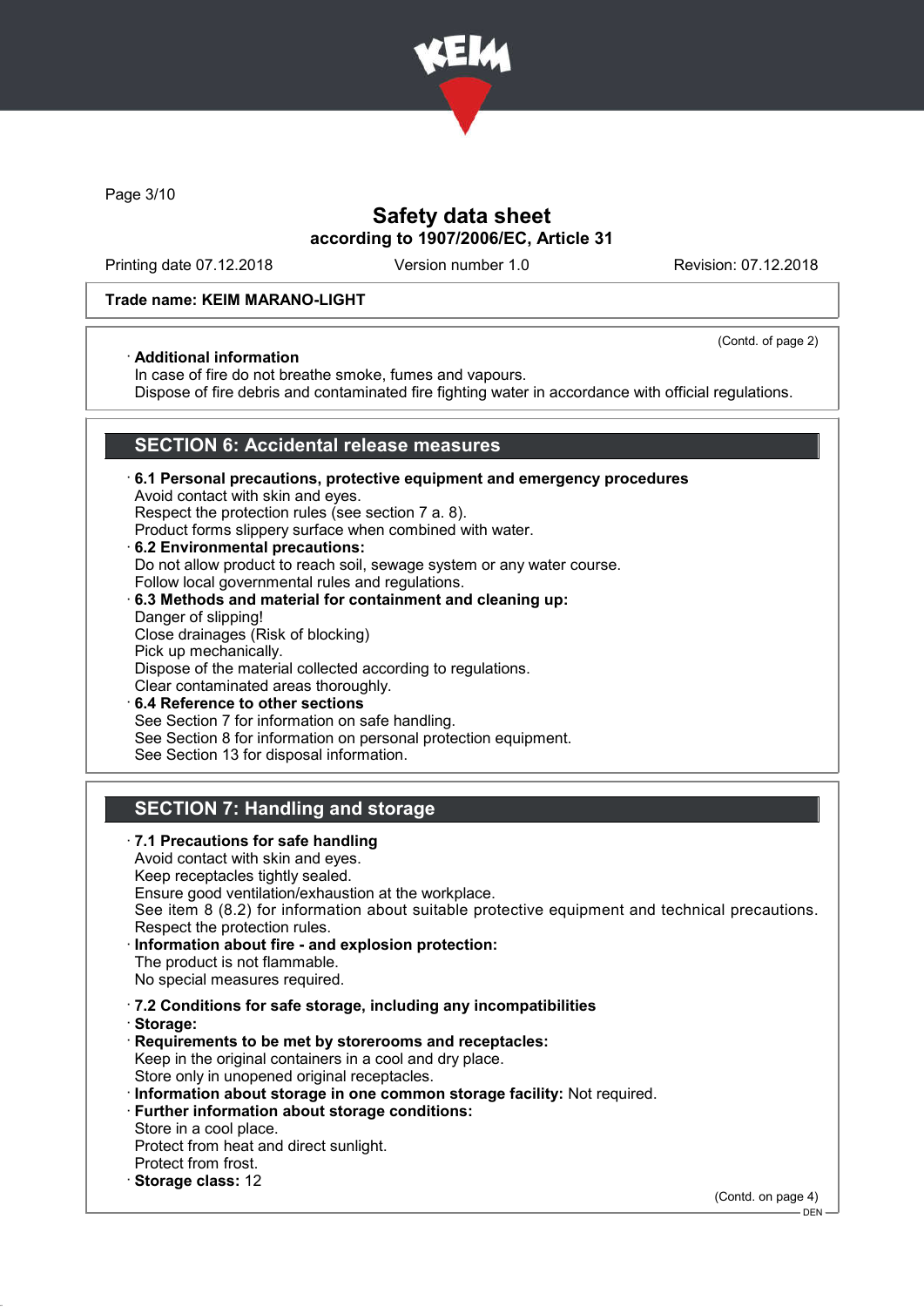

Page 4/10

## Safety data sheet according to 1907/2006/EC, Article 31

Printing date 07.12.2018 Version number 1.0 Revision: 07.12.2018

#### Trade name: KEIM MARANO-LIGHT

· 7.3 Specific end use(s) No further relevant information available.

(Contd. of page 3)

#### SECTION 8: Exposure controls/personal protection · 8.1 Control parameters · Ingredients with limit values that require monitoring at the workplace: 55965-84-9 mixture of: 5-chloro-2-methyl-2H-isothiazol-3-one [EC no. 247-500-7] and 2 methyl-2H-isothiazol-3-one [EC no. 220-239-6] (3:1) (<0.0015%) MAK (Germany) Long-term value: 0.2E mg/m<sup>3</sup> vgl.Abschn.Xc 2634-33-5 1,2-benzisothiazol-3(2H)-one (<0.05%) MAK (Germany) vgl.Abschn.IIb und Xc Additional information: The lists valid during the making were used as basis. · 8.2 Exposure controls · Personal protective equipment: · General protective and hygienic measures: Avoid contact with the eyes and skin. Do not inhale aerosols. Wash hands before breaks and at the end of work. Immediately remove all soiled and contaminated clothing. · Respiratory protection: When suspended particles/dust formation: Filter: P · Protection of hands: Protective gloves are recommendable · Material of gloves suitable material e.g.: Nitrile impregnated cotton-gloves PVC gloves Recommended thickness of the material:  $> 0.5$  mm Neoprene gloves Recommended thickness of the material:  $\geq 0.5$  mm The selection of the suitable gloves does not only depend on the material, but also on further marks of quality and varies from manufacturer to manufacturer. As the product is a preparation of several substances, the resistance of the glove material can not be calculated in advance and has therefore to be checked prior to the application. Penetration time of glove material Value for the permeation: Level  $> 6$  (480 min) The determined penetration times according to EN 374 part III are not performed under practical conditions. Therefore a maximum wearing time, which corresponds to 50% of the penetration time, is recommended. The exact break trough time has to be found out by the manufacturer of the protective gloves and has to be observed. Eye protection: In a dusty environment wear protective goggles. Tightly sealed goggles (Contd. on page 5)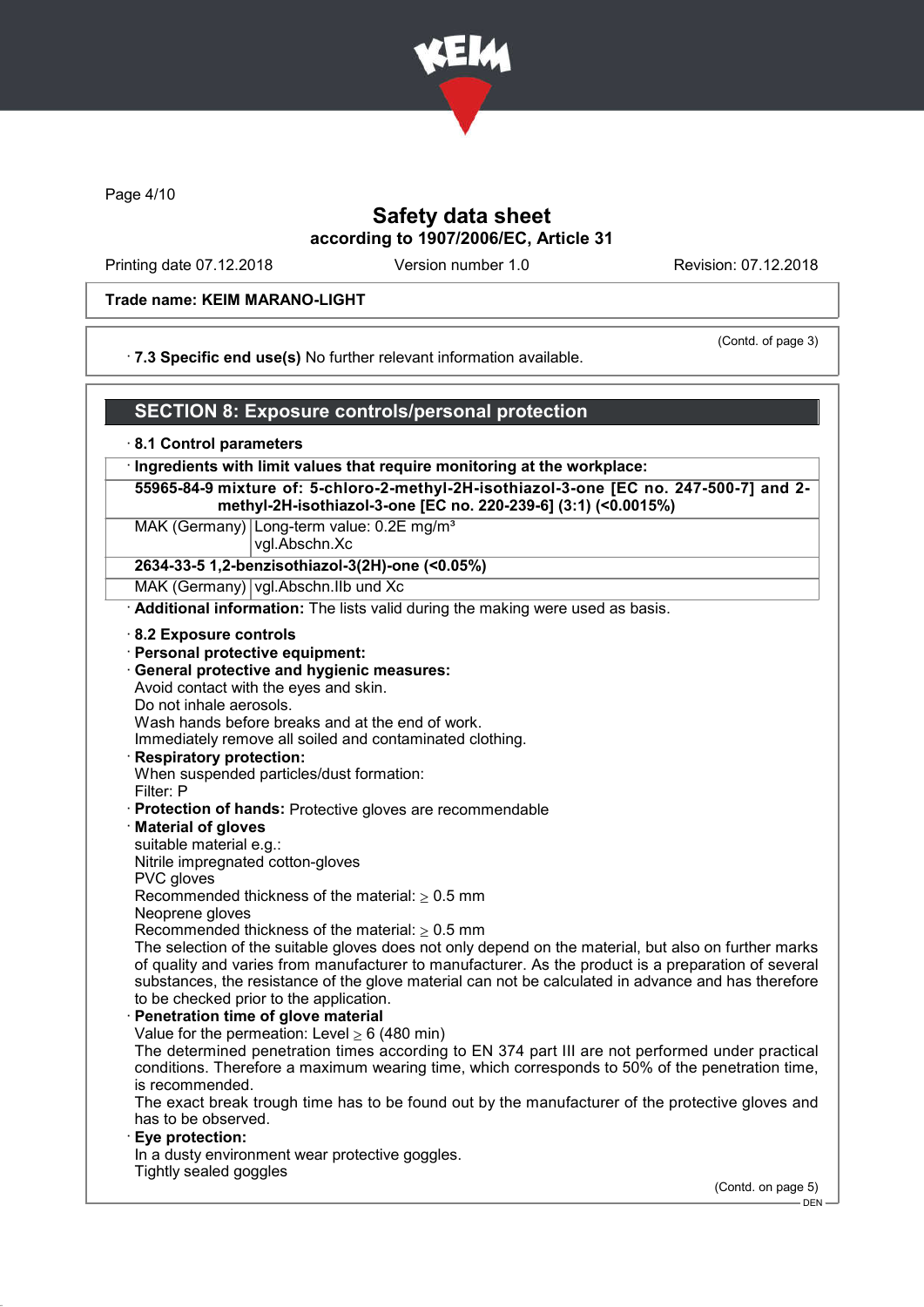

Page 5/10

# Safety data sheet according to 1907/2006/EC, Article 31

Printing date 07.12.2018 Version number 1.0 Revision: 07.12.2018

(Contd. of page 4)

### Trade name: KEIM MARANO-LIGHT

#### · Body protection:

Protective work clothing After contact with skin wash thoroughly with water and apply lotion. · Limitation and supervision of exposure into the environment See Section 12 and 6.2 No further relevant information available.

# SECTION 9: Physical and chemical properties

| 9.1 Information on basic physical and chemical properties<br><b>General Information</b><br>Appearance: |                                               |
|--------------------------------------------------------------------------------------------------------|-----------------------------------------------|
| Form:                                                                                                  | Pasty                                         |
| Colour:                                                                                                | White                                         |
| Odour:                                                                                                 | Characteristic                                |
| <b>Odour threshold:</b>                                                                                | Not determined                                |
| · pH-value at 20 °C:                                                                                   | ~1                                            |
| <b>Change in condition</b>                                                                             |                                               |
| <b>Melting point/freezing point:</b>                                                                   | Not determined                                |
| Initial boiling point and boiling range: >100 °C                                                       |                                               |
| · Flash point:                                                                                         | Not applicable                                |
| · Flammability (solid, gas):                                                                           | Not applicable                                |
| · Ignition temperature:                                                                                | Not determined                                |
| Decomposition temperature:                                                                             | Not determined                                |
| Auto-ignition temperature:                                                                             | Product is not selfigniting.                  |
| <b>Explosive properties:</b>                                                                           | Product does not present an explosion hazard. |
| <b>Explosion limits:</b>                                                                               |                                               |
| Lower:                                                                                                 | Not applicable                                |
| Upper:                                                                                                 | Not applicable                                |
| · Vapour pressure:                                                                                     | Not determined.                               |
| · Density at 20 °C:                                                                                    | ~1.05* g/cm <sup>3</sup>                      |
| · Relative density                                                                                     | Not determined                                |
| · Vapour density                                                                                       | Not applicable.                               |
| <b>Evaporation rate</b>                                                                                | Not applicable.                               |
| · Solubility in / Miscibility with                                                                     |                                               |
| water:                                                                                                 | Miscible                                      |
| · Partition coefficient: n-octanol/water:                                                              | Not applicable                                |
| · Viscosity:                                                                                           |                                               |
| Dynamic:                                                                                               | Not determined.                               |
|                                                                                                        | $(Contd)$ on page 6)                          |

(Contd. on page

 $-$  DEN -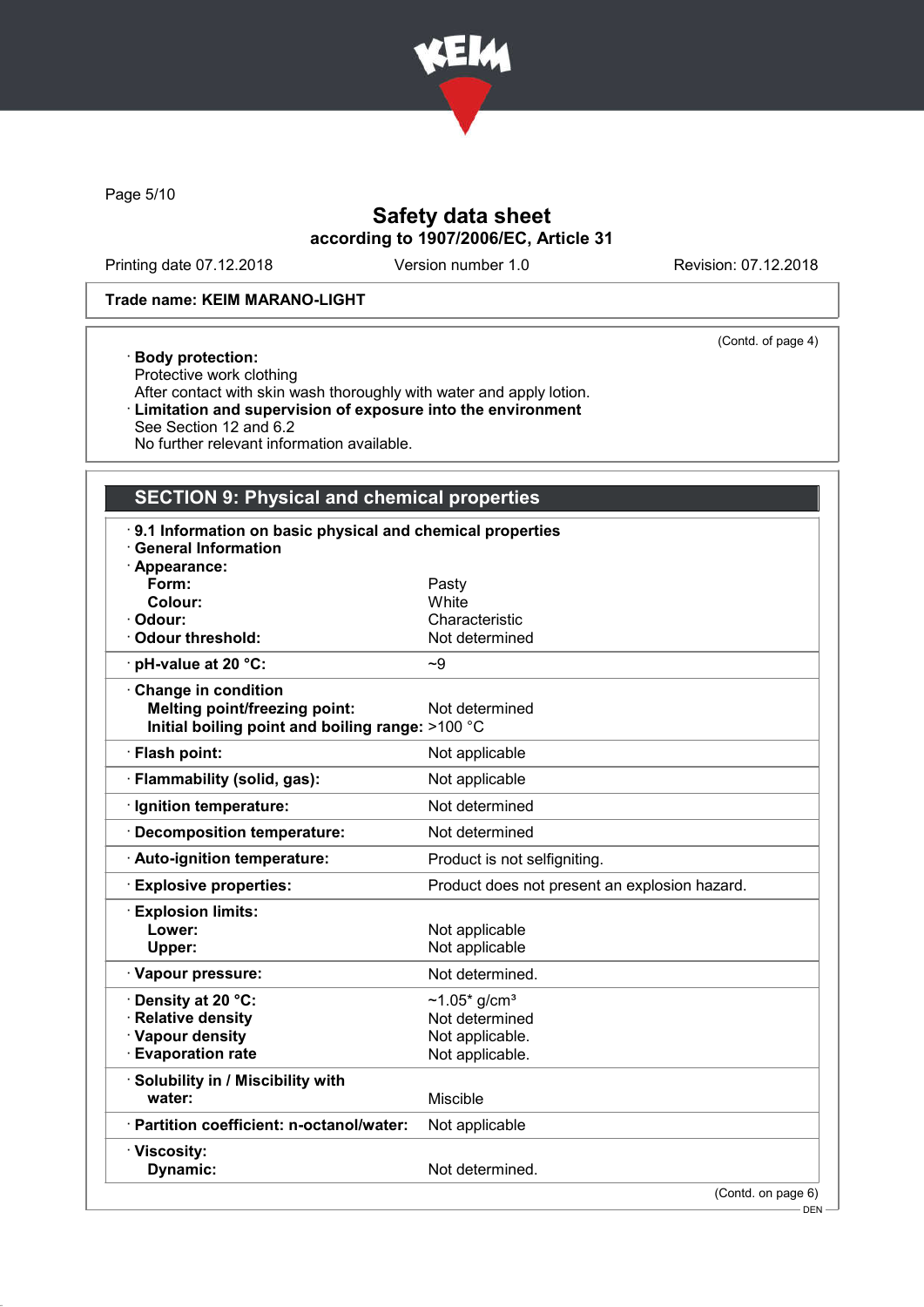

Page 6/10

# Safety data sheet according to 1907/2006/EC, Article 31

Printing date 07.12.2018 Version number 1.0 Revision: 07.12.2018

(Contd. of page 5)

#### Trade name: KEIM MARANO-LIGHT

Kinematic: Not determined<br>B.2 Other information **Accord 1998** The values and the values are set of the values and the values are set of the values are set of the values are set of the values are set of the values are set o

\* The values are for freshly produced material and may change with the time.

# SECTION 10: Stability and reactivity

- · 10.1 Reactivity No further relevant information available.
- · 10.2 Chemical stability Stable under normal conditions of storage and use.
- · Thermal decomposition / conditions to be avoided:
- No decomposition if used according to specifications.
- · 10.3 Possibility of hazardous reactions No dangerous reactions known.
- · 10.4 Conditions to avoid No further relevant information available.
- · 10.5 Incompatible materials: No further relevant information available.
- · 10.6 Hazardous decomposition products:

No hazardous decomposition products if stored and handled as prescribed.

# SECTION 11: Toxicological information

#### · 11.1 Information on toxicological effects

· Acute toxicity Based on available data, the classification criteria are not met.

#### · LD/LC50 values relevant for classification:

### 2634-33-5 1,2-benzisothiazol-3(2H)-one

Oral **LD50** 1,193 mg/kg (rat)

Dermal  $|LD50|$   $|4,115$  mg/kg (rat)

#### 55965-84-9 mixture of: 5-chloro-2-methyl-2H-isothiazol-3-one [EC no. 247-500-7] and 2 methyl-2H-isothiazol-3-one [EC no. 220-239-6] (3:1)

Inhalative  $LC50/4 h 0.33$  mg/l (rat)

#### · Primary irritant effect:

- · Skin corrosion/irritation Frequent persistent contact with the skin may cause skin irritation.
- · Serious eye damage/irritation In case of longer exposure, irritating effect is possible.
- · during inhalation: Irritant effect possible.
- · during swallowing: Irritant effect possible

## · Respiratory or skin sensitisation

Contains CIT/MIT, BIT. May produce an allergic reaction.

CIT = 5-chloro-2-methyl-2H-isothiazol-3-one

- MIT = 2-methyl-2H-isothiazol-3-one
- BIT = 1,2-benzisothiazol-3(2H)-one

## · Other information (about experimental toxicology):

Experimental analysis are not available.

The product was not tested. The statements on toxicology have been derived from the properties of the individual components.

· CMR effects (carcinogenity, mutagenicity and toxicity for reproduction) Not applicable

· Germ cell mutagenicity Based on available data, the classification criteria are not met.

(Contd. on page 7)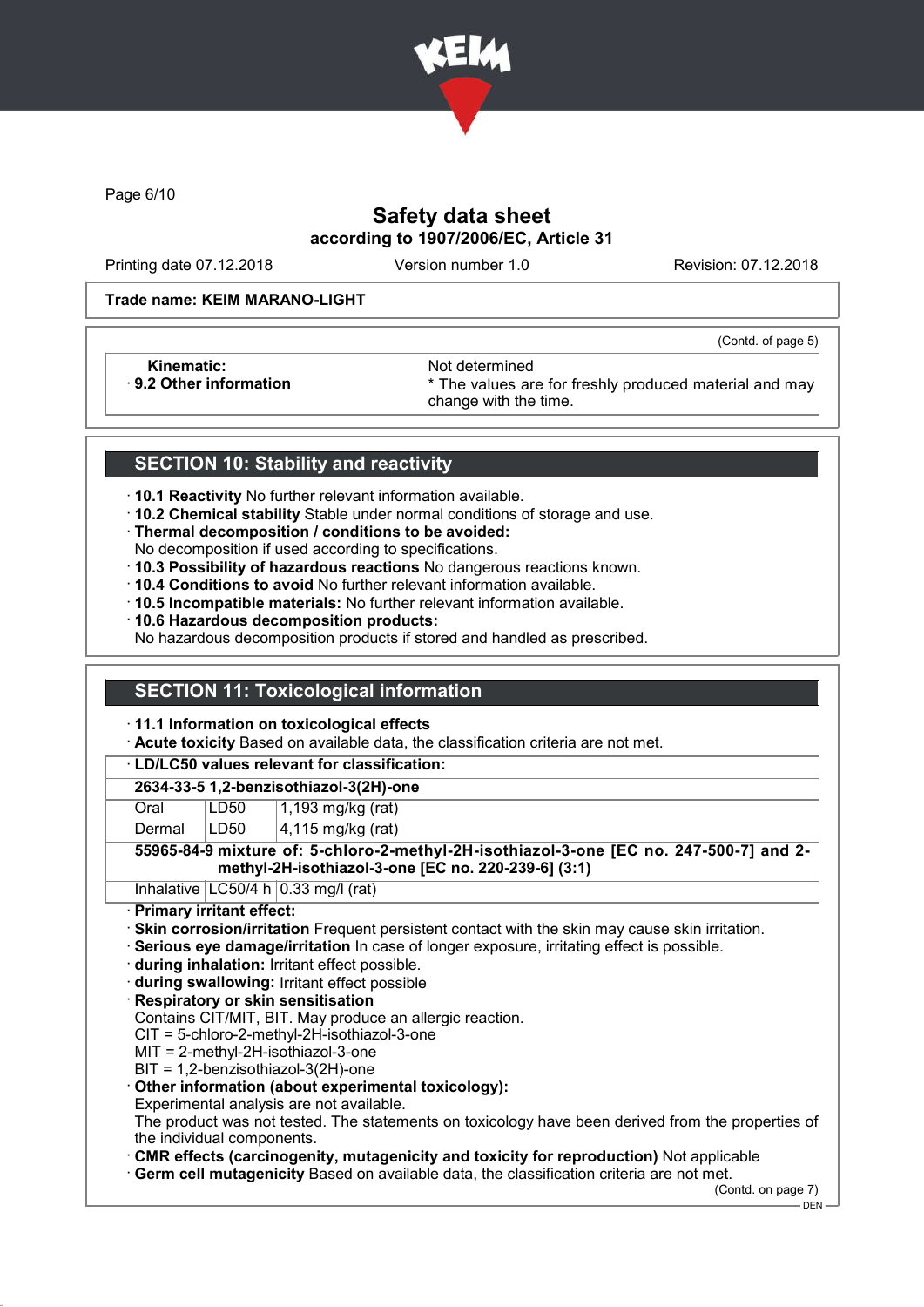

Page 7/10

# Safety data sheet according to 1907/2006/EC, Article 31

Printing date 07.12.2018 Version number 1.0 Revision: 07.12.2018

#### Trade name: KEIM MARANO-LIGHT

SECTION 12: Ecological information

(Contd. of page 6)

- · Carcinogenicity Based on available data, the classification criteria are not met.
- · Reproductive toxicity Based on available data, the classification criteria are not met.
- · STOT-single exposure Based on available data, the classification criteria are not met.
- · STOT-repeated exposure Based on available data, the classification criteria are not met.
- · Aspiration hazard Based on available data, the classification criteria are not met.

|                                                                                                                                               | <u>.</u> .                                                                                                                                                                                                                                                                                                                                                                                                                                                                                                                                                                                                                                                                                                                                                                                                                                                                                                                                                                                 |  |
|-----------------------------------------------------------------------------------------------------------------------------------------------|--------------------------------------------------------------------------------------------------------------------------------------------------------------------------------------------------------------------------------------------------------------------------------------------------------------------------------------------------------------------------------------------------------------------------------------------------------------------------------------------------------------------------------------------------------------------------------------------------------------------------------------------------------------------------------------------------------------------------------------------------------------------------------------------------------------------------------------------------------------------------------------------------------------------------------------------------------------------------------------------|--|
| $\cdot$ 12.1 Toxicity                                                                                                                         |                                                                                                                                                                                                                                                                                                                                                                                                                                                                                                                                                                                                                                                                                                                                                                                                                                                                                                                                                                                            |  |
| <b>Aquatic toxicity:</b><br>2634-33-5 1,2-benzisothiazol-3(2H)-one                                                                            |                                                                                                                                                                                                                                                                                                                                                                                                                                                                                                                                                                                                                                                                                                                                                                                                                                                                                                                                                                                            |  |
|                                                                                                                                               |                                                                                                                                                                                                                                                                                                                                                                                                                                                                                                                                                                                                                                                                                                                                                                                                                                                                                                                                                                                            |  |
|                                                                                                                                               | EC 50/48h $\vert$ 2.94 mg/l (daphnia)                                                                                                                                                                                                                                                                                                                                                                                                                                                                                                                                                                                                                                                                                                                                                                                                                                                                                                                                                      |  |
|                                                                                                                                               | $ErC50/72h$ 0.11 mg/l (algae)                                                                                                                                                                                                                                                                                                                                                                                                                                                                                                                                                                                                                                                                                                                                                                                                                                                                                                                                                              |  |
|                                                                                                                                               | LC 50/96 h $ 2.18 \text{ mg/II}$ (fish)                                                                                                                                                                                                                                                                                                                                                                                                                                                                                                                                                                                                                                                                                                                                                                                                                                                                                                                                                    |  |
| 55965-84-9 mixture of: 5-chloro-2-methyl-2H-isothiazol-3-one [EC no. 247-500-7] and 2-<br>methyl-2H-isothiazol-3-one [EC no. 220-239-6] (3:1) |                                                                                                                                                                                                                                                                                                                                                                                                                                                                                                                                                                                                                                                                                                                                                                                                                                                                                                                                                                                            |  |
|                                                                                                                                               | EC 50/48h 0.16 mg/l (daphnia) (OECD 202)                                                                                                                                                                                                                                                                                                                                                                                                                                                                                                                                                                                                                                                                                                                                                                                                                                                                                                                                                   |  |
| <b>EC 50</b>                                                                                                                                  | 0.027 mg/l (algae)                                                                                                                                                                                                                                                                                                                                                                                                                                                                                                                                                                                                                                                                                                                                                                                                                                                                                                                                                                         |  |
|                                                                                                                                               | LC 50/96 h $ 0.19$ mg/l (fish)                                                                                                                                                                                                                                                                                                                                                                                                                                                                                                                                                                                                                                                                                                                                                                                                                                                                                                                                                             |  |
| · AOX-indication:<br><b>General notes:</b><br>· PBT: Not applicable<br>· vPvB: Not applicable                                                 | · 12.2 Persistence and degradability No further relevant information available.<br>· 12.3 Bioaccumulative potential Does not accumulate in organisms<br>. 12.4 Mobility in soil No further relevant information available.<br>· Additional ecological information:<br>The product can take influence in small measure on the AOX-load of the waste water.<br>$\cdot$ According to the formulation contains the following heavy metals and compounds from the<br>EU guideline NO. 2006/11/EC:<br>According to our current data base the product does not consist of any heavy metals or substances<br>of EU-directives 76/464/EWG.<br>At present there are no ecotoxicological assessments.<br>Do not allow product to reach ground water, water course or sewage system.<br>Water hazard class 1 (German Regulation) (Self-assessment): slightly hazardous for water<br>12.5 Results of PBT and vPvB assessment<br>. 12.6 Other adverse effects No further relevant information available. |  |
|                                                                                                                                               | DEN-                                                                                                                                                                                                                                                                                                                                                                                                                                                                                                                                                                                                                                                                                                                                                                                                                                                                                                                                                                                       |  |

(Contd. on page 8)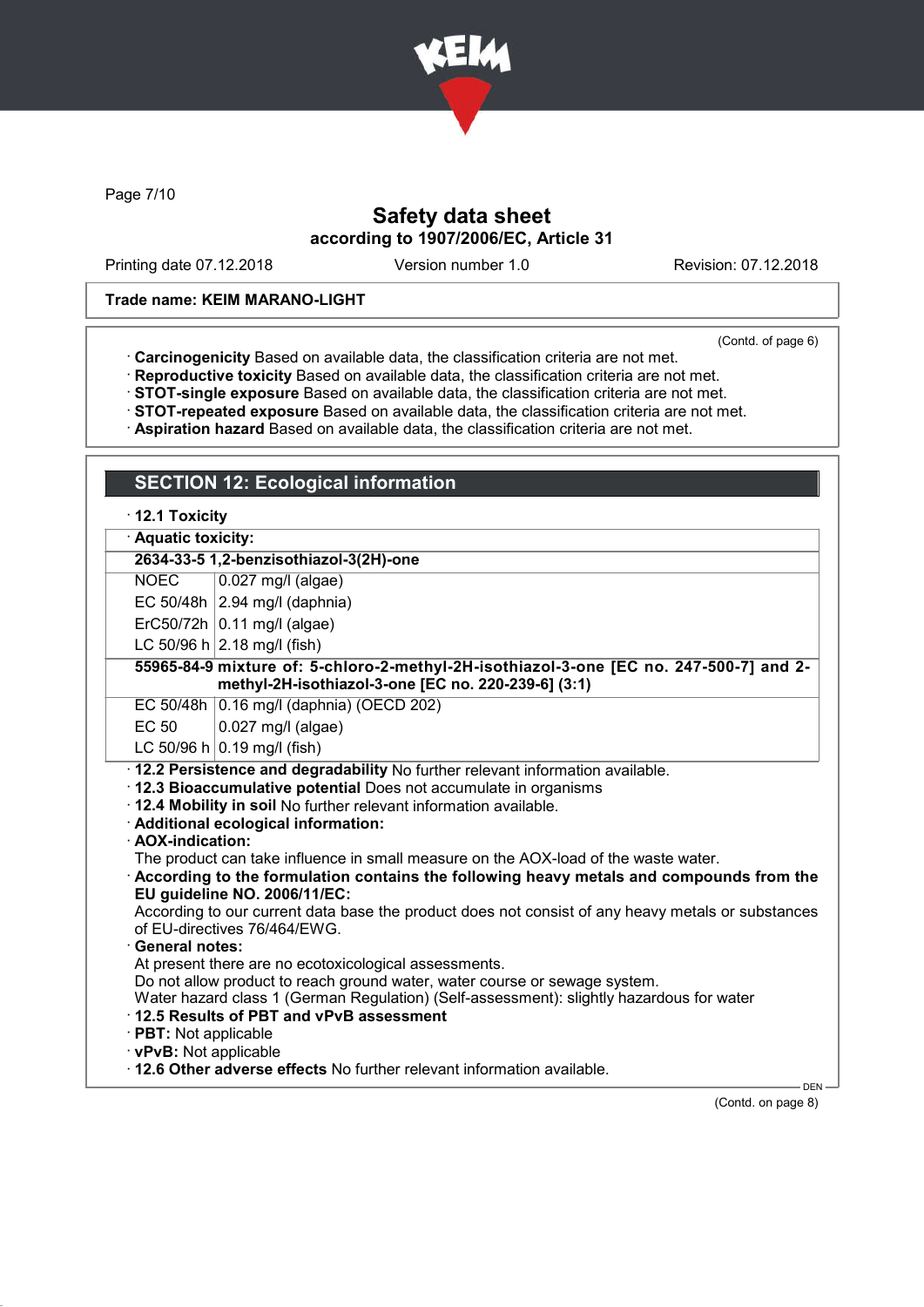

Page 8/10

# Safety data sheet according to 1907/2006/EC, Article 31

Printing date 07.12.2018 Version number 1.0 Revision: 07.12.2018

#### Trade name: KEIM MARANO-LIGHT

(Contd. of page 7)

## SECTION 13: Disposal considerations

#### · 13.1 Waste treatment methods

#### · Recommendation

Must not be disposed with household garbage. Do not allow product to reach sewage system. Disposal must be made according to official regulations.

· European waste catalogue

08 02 99 wastes not otherwise specified

#### · Uncleaned packaging:

- · Recommendation: Disposal must be made according to official regulations.
- · Recommended cleansing agents: Water, if necessary with cleansing agents.

| <b>SECTION 14: Transport information</b>                                                     |                                                               |  |
|----------------------------------------------------------------------------------------------|---------------------------------------------------------------|--|
| $\cdot$ 14.1 UN-Number<br>· ADR, IMDG, IATA                                                  | Void                                                          |  |
| 14.2 UN proper shipping name<br>· ADR, IMDG, IATA                                            | Void                                                          |  |
| 14.3 Transport hazard class(es)                                                              |                                                               |  |
| · ADR, IMDG, IATA<br>· Class                                                                 | Void                                                          |  |
| ⋅ 14.4 Packing group<br>· ADR, IMDG, IATA                                                    | Void                                                          |  |
| 14.5 Environmental hazards:<br>$\cdot$ Marine pollutant:                                     | No                                                            |  |
| 14.6 Special precautions for user                                                            | Not applicable                                                |  |
| 14.7 Transport in bulk according to Annex II<br>of Marpol and the IBC Code<br>Not applicable |                                                               |  |
| · Transport/Additional information:                                                          | No dangerous good in sense of these transport<br>regulations. |  |
| $\cdot$ UN "Model Regulation":                                                               | Void                                                          |  |

# SECTION 15: Regulatory information

- · 15.1 Safety, health and environmental regulations/legislation specific for the substance or mixture
- · Labelling according to Regulation (EC) No 1272/2008

For information on labelling please refer to section 2 of this document.

(Contd. on page 9)

 $-$  DEN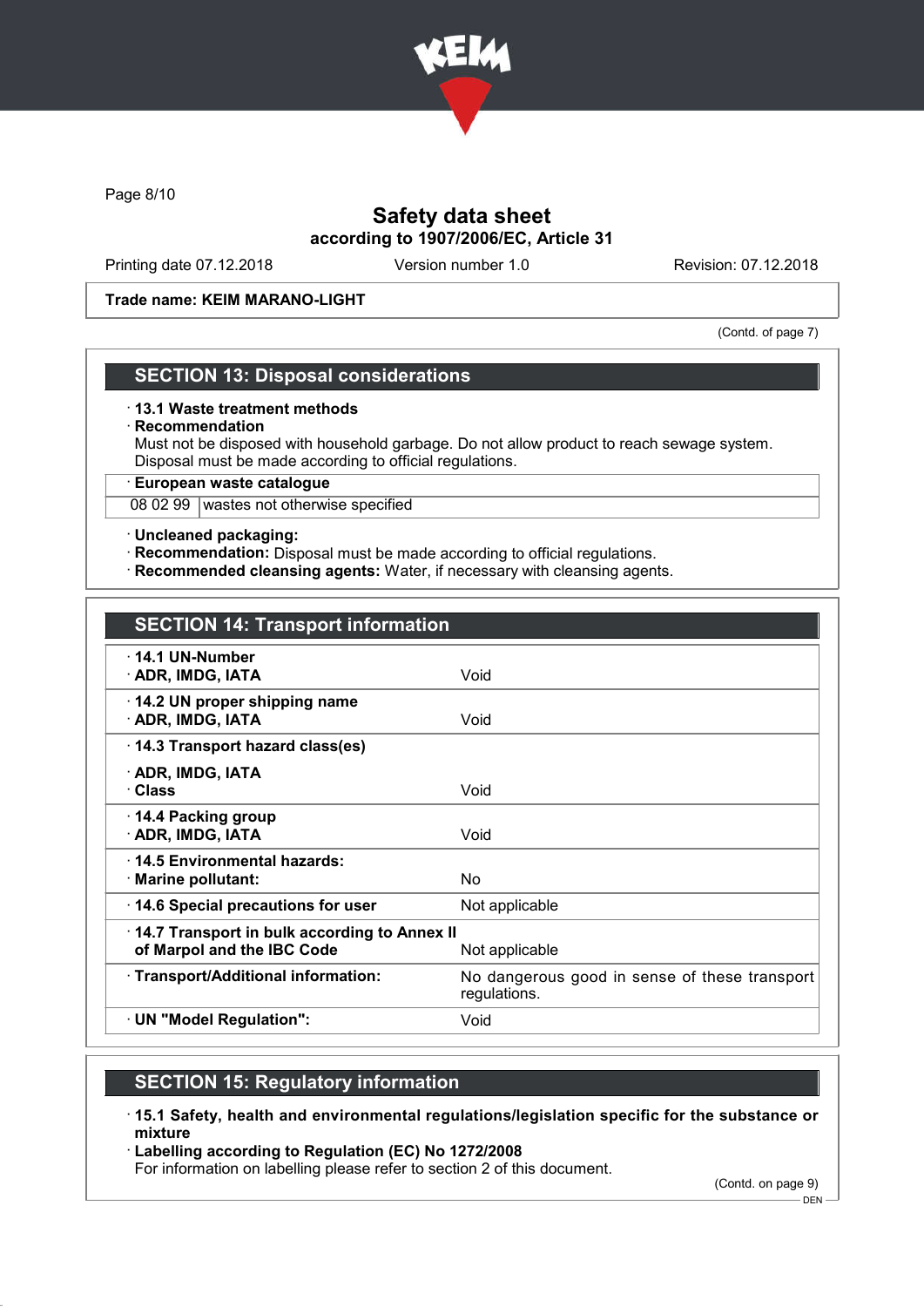

Page 9/10

## Safety data sheet according to 1907/2006/EC, Article 31

Printing date 07.12.2018 Version number 1.0 Revision: 07.12.2018

#### Trade name: KEIM MARANO-LIGHT

(Contd. of page 8)

- · Directive 2012/18/EU
- · Named dangerous substances ANNEX I None of the ingredients is listed.
- · National regulations:
- · Waterhazard class: Water hazard class 1 (Self-assessment): slightly hazardous for water.
- · Other regulations, limitations and prohibitive regulations
- · Substances of very high concern (SVHC) according to REACH, Article 57 Not applicable
- · Product-Code/Giscode: BSW20
- · 15.2 Chemical safety assessment: A Chemical Safety Assessment has not been carried out.

## SECTION 16: Other information

This information is based on our present knowledge. However, this shall not constitute a guarantee for any specific product features and shall not establish a legally valid contractual relationship.

**Relevant phrases** H301 Toxic if swallowed. H302 Harmful if swallowed. H311 Toxic in contact with skin. H314 Causes severe skin burns and eye damage. H315 Causes skin irritation. H317 May cause an allergic skin reaction. H318 Causes serious eye damage. H331 Toxic if inhaled. H400 Very toxic to aquatic life. H410 Very toxic to aquatic life with long lasting effects. H411 Toxic to aquatic life with long lasting effects. · Department issuing SDS: KEIMFARBEN Germany, Product safety department · Abbreviations and acronyms: ADR: Accord européen sur le transport des marchandises dangereuses par Route (European Agreement concerning the International Carriage of Dangerous Goods by Road) IMDG: International Maritime Code for Dangerous Goods IATA: International Air Transport Association GHS: Globally Harmonised System of Classification and Labelling of Chemicals EINECS: European Inventory of Existing Commercial Chemical Substances ELINCS: European List of Notified Chemical Substances CAS: Chemical Abstracts Service (division of the American Chemical Society) TRGS: Technische Regeln für Gefahrstoffe (Technical Rules for Dangerous Substances, BAuA, Germany) LC50: Lethal concentration, 50 percent LD50: Lethal dose, 50 percent PBT: Persistent, Bioaccumulative and Toxic SVHC: Substances of Very High Concern vPvB: very Persistent and very Bioaccumulative AGW: Arbeitsplatzgrenzwert (Germany) REACH: Registration, Evaluation and Authorisation of Chemicals (Regulation (EC) No.1907/2006) Acute Tox. 3: Acute toxicity – Category 3 Acute Tox. 4: Acute toxicity – Category 4 Skin Corr. 1B: Skin corrosion/irritation – Category 1B Skin Irrit. 2: Skin corrosion/irritation – Category 2 Eye Dam. 1: Serious eye damage/eye irritation – Category 1 Skin Sens. 1: Skin sensitisation – Category 1 Aquatic Acute 1: Hazardous to the aquatic environment - acute aquatic hazard – Category 1 (Contd. on page 10) - DEN